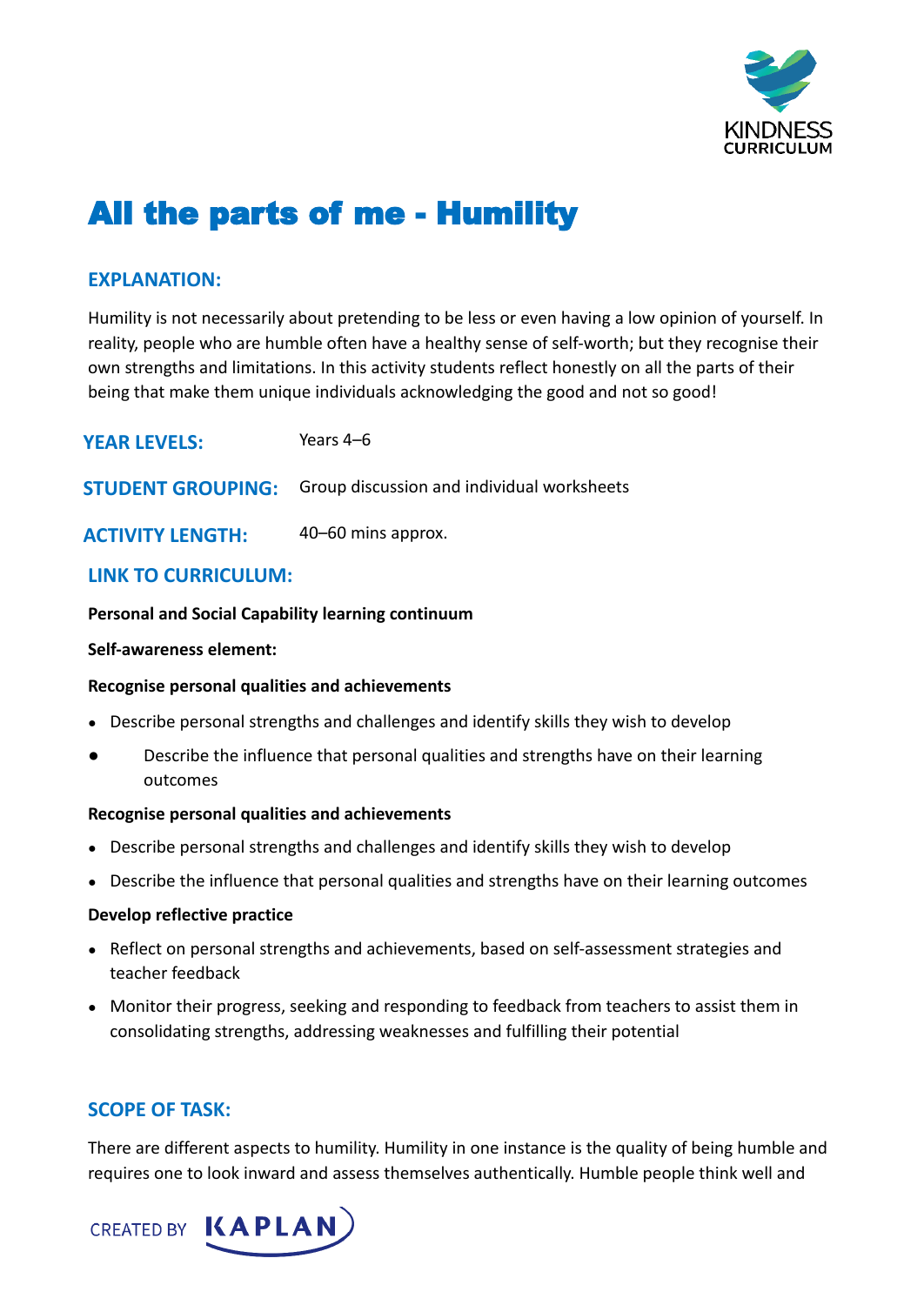positively of themselves, but they also are aware of their limitations, gaps in their knowledge, and challenges.

1. Show students a YouTube video that defines humility. There are a range of videos unpacking the nature of humility and you can search the internet to find one suitable for your particular group of students. One example is:



- 2. Question students to determine their understanding of humility and being humble. Connecting humility to the following concepts might assist:
	- Not drawing attention to yourself all the time
	- Acknowledging your strengths
	- Acknowledging that you have challenges
	- Considering the needs of a team instead of the individual player

Remind students that being humble means recognising and acknowledging all the aspects of their personality, knowledge, and talents. Humble people are also willing to conduct accurate self-assessments and identify areas for improvement.

- 3. Ask students to become comfortable sitting at their desks, in a quiet place in the classroom where they can reflect. For 5 minutes approximately play some calming music and ask students to think about their strengths and their personal challenges.
- 4. Share the task with the students:
	- Students are to complete the worksheet (see below) listing their strengths and challenges.
	- Organise students to complete the worksheet in groups so that they can discuss with their peers their traits that make them humble.
- 5. Once students have completed the worksheet bring them back to sit in a large circle. To conclude the activity, ask each student in the circle to share one strength and one challenge with the group. Questions to illicit the discussion and reflection include:
	- How did it feel to share your strengths and challenges?
	- Did anyone else have similar strengths or challenges?
	- What can you do about your challenges?
	- Do we have to be perfect?

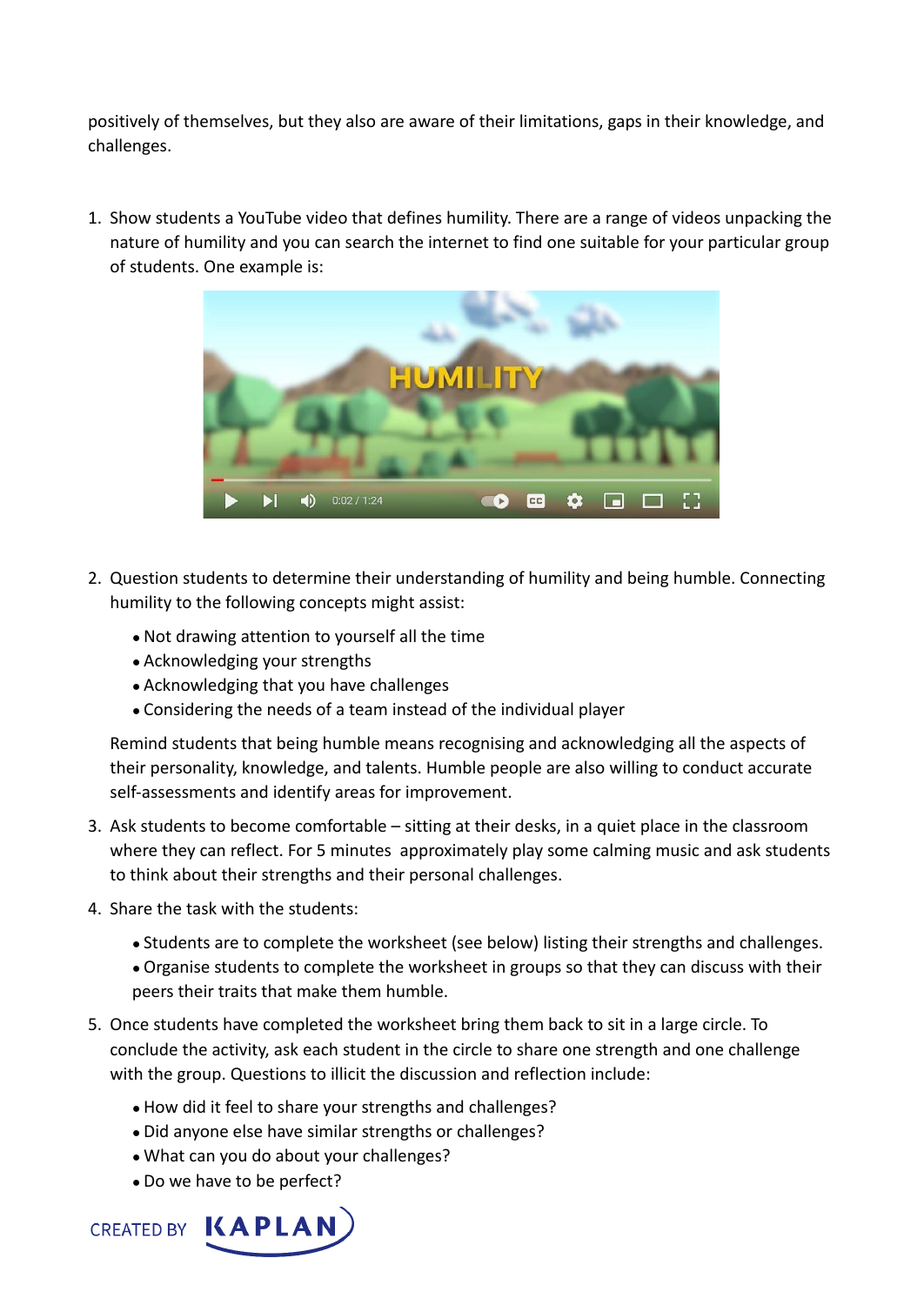- Is it OK to have challenges or weaknesses?
- What can you do about your challenges?



6. Complete the activity time with telling students:

# **RESOURCES:**

- Worksheet attached, or students can make their own
- Music